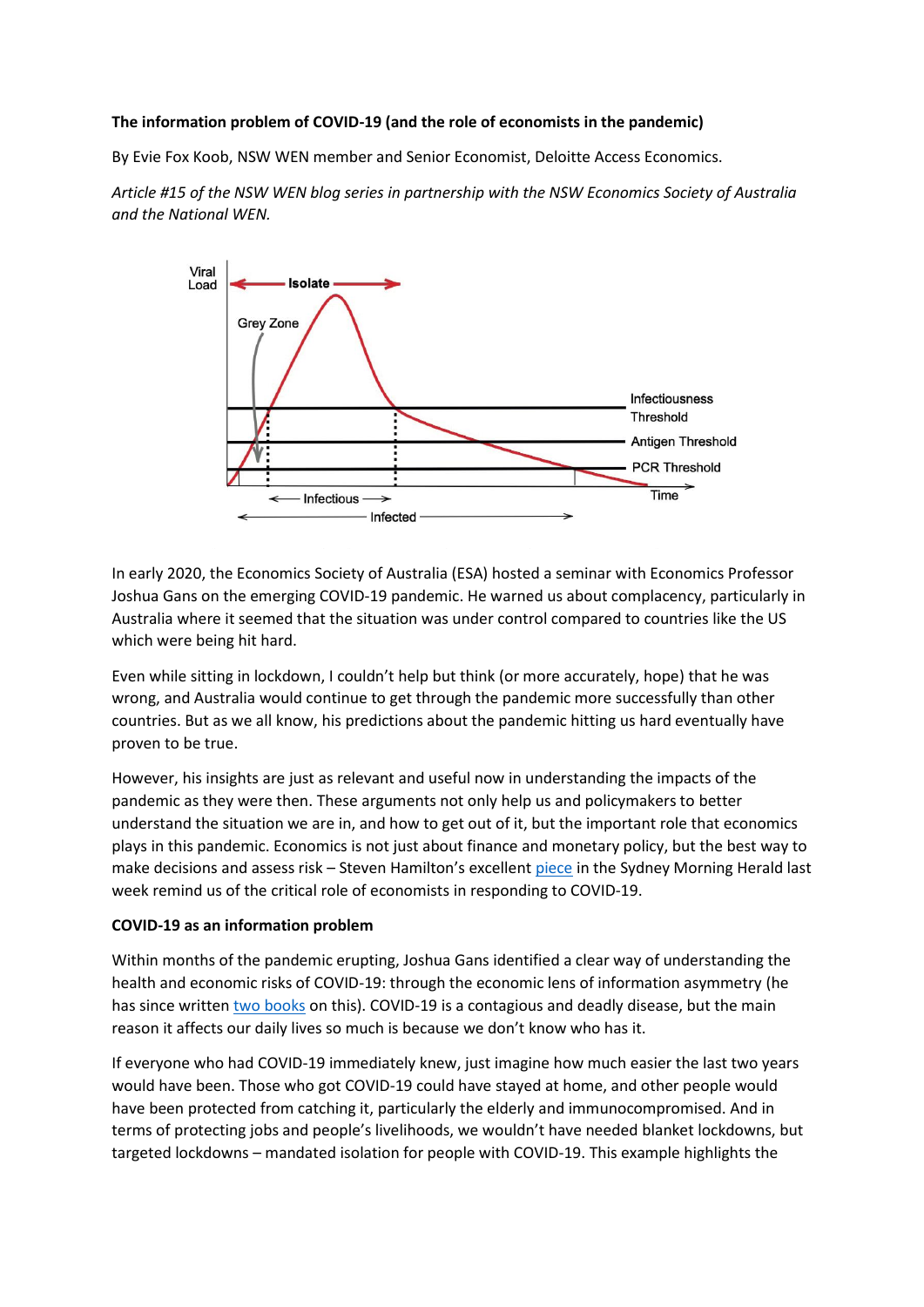interrelated health and economic impacts of COVID-19 – you can't have a functioning economy with COVID-19 running rampant. Economists have been saying this since the beginning.

COVID-19 can be understood as a classic example of information asymmetry, where one party in a transaction has more information than another. Basically, we don't have information about who has COVID-19 (only the bug does). This makes COVID-19 a public health problem, Joshua explains, as it increases the risk of interacting with one another. We don't want to catch COVID-19, but we also don't want to spread it to our loved ones. Once we change our understanding of COVID-19 to consider it as an information asymmetry problem, we can better think about how to deal with it.

# **Testing to solve the information problem**

Within the first few weeks of 2022, rapid antigen tests (or RATs as they are fondly known) transitioned from new and exciting offers on pharmacy shelves to rare, prized possessions with big price tags. But the fact that rapid tests only became available in Australia recently, and still cost a ridiculous amount, could have been avoided if policymakers had listened to advice provided by economists and other experts since the beginning of the pandemic.

In *March 2020* – nearly two years ago – Joshua published a book on COVID-19 and described the information asymmetry problem we are facing, as outlined above. And he insisted that, along with vaccines and PCR tests, RATs were a key solution in our toolkit to managing COVID-19 as best we could.

Why? The information asymmetry problem would obviously be solved if everyone with COVID-19 woke up each morning with the word COVID-19 plastered on their head. In the absence of this, we need an efficient testing system to determine who has COVID-19 and who doesn't. But more specifically, we need to know who has COVID-19 *and is contagious*.

Here is the distinction between PCR and rapid tests that I think has not been clearly communicated to the public:

- PCR tests detect COVID-19 during the entire time it is in your system, in other words for any amount of viral load (see Figure 1 – PCR Threshold). This makes them more accurate than RATs and explains why they have been upheld as the gold standard since the pandemic begun.
- But RATs typically catch COVID-19 when the viral load in your system is higher than for PCR tests, in other words when you are more contagious with COVID-19 (see Antigen Threshold in Figure 1). This is generally the time when you have symptoms.

Figure 1 also shows that the infectiousness threshold is higher than even the antigen threshold, suggesting that positive RATs may also pick up false positives in terms of infectiousness.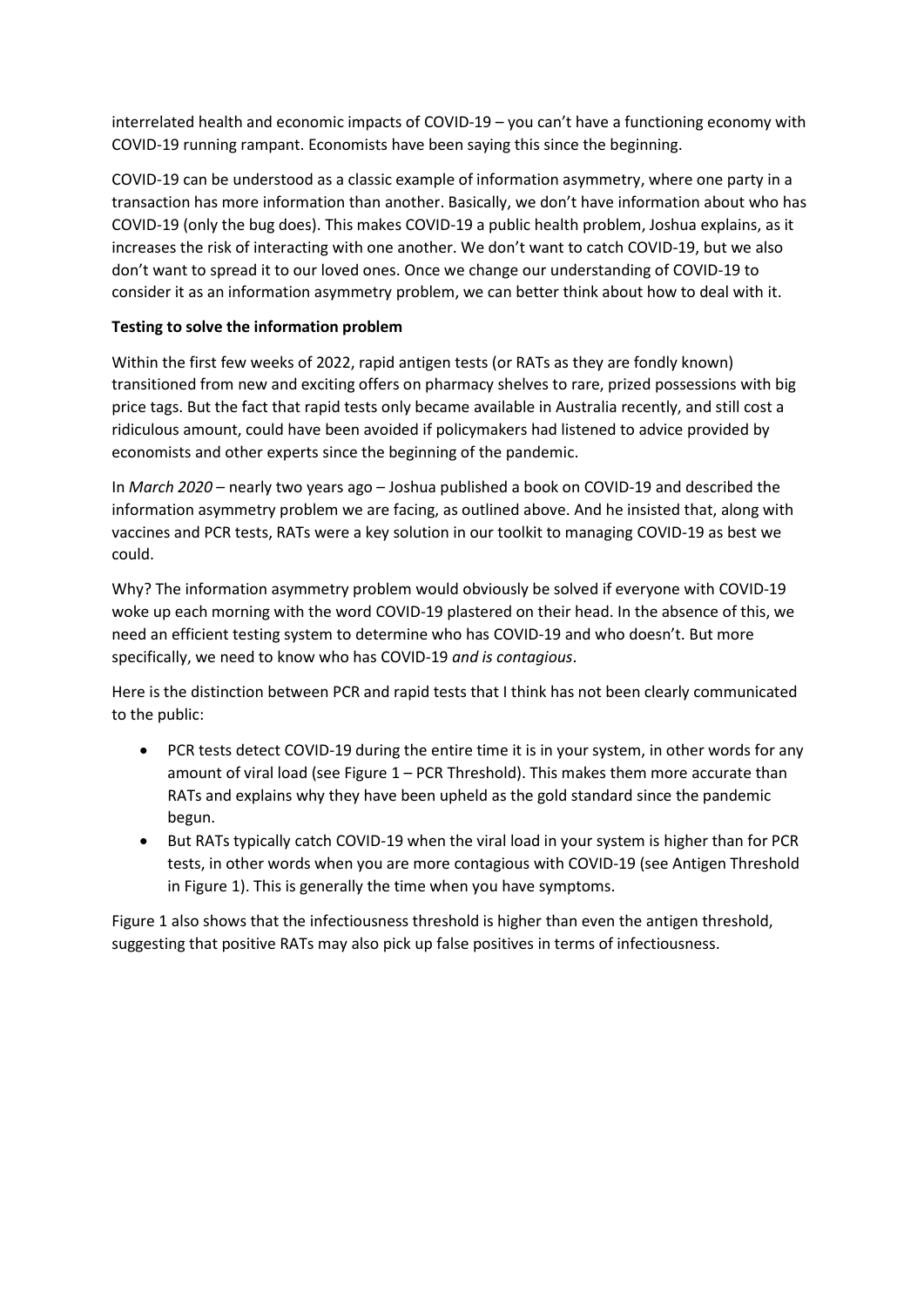



### [Source:](https://joshuagans.substack.com/p/rationing-rapid-tests) The Pandemic Information Solution (Joshua Gans, 2021).

RATs are also, notionally, less expensive to produce than PCR tests.

Of course, it is important to clarify that I do not have a medical background and the above explanation must be understood in context. For example, because RATs only pick up high viral loads, they are best utilised when you are able to test frequently – and therefore have access to many tests. Different brands of RATs are associated with different levels of effectiveness, and there is a window at the beginning of your time with COVID-19 where only PCRs will identify that you are about to be infectious (the Grey Zone in Figure 1).

## **Testing in 2022**

The difference between testing systems is critical in how we continue to respond to COVID-19. Both tests have a place. But RATs in particular have been underutilised in this pandemic and in the world of Omicron, have even more of an important role. We are much more likely to pick up COVID-19 during unavoidable activities like grocery shopping and want to know we are not passing it along to more vulnerable members of our society[. Analysis](https://theconversation.com/free-rapid-antigen-tests-makes-economic-sense-for-governments-our-analysis-shows-174342) has shown the cost-effectiveness of the government introducing free rapid antigen tests for everyone in Australia, in line with other countries such as Singapore, the UK and Germany.

The crazy part is that we have had information on the value of RATs for two years yet have not invested in large-scale manufacturing and adoption. Joshua argued in early 2020 that rapid tests should be used in large workplaces to get everyone back to work and daily life. Since August 2020 in Canada, 12 companies as part of the [Creative Destruction Lab Rapid Screening Consortium](https://www.cdlrapidscreeningconsortium.com/about) (CDL RSC) in Canada have advocated for widespread rapid testing (I'm sure there are other examples from around the world as well). Joshua's recent [blog post](https://joshuagans.substack.com/p/the-rapid-test-epiphany) from December 2021 describes the last two years of frustration in trying to convince public health officials to adopt rapid testing – with rapid tests only being endorsed for at-home use in Ontario late last year.

In Australia, RATs were approved i[n September 2021](https://www.news.com.au/national/politics/urgent-government-makes-surprise-move-on-rapid-tests/news-story/55d0916b2f9534bc5403c9abded0b9cc) but it wasn't until Omicron surged that the urgent need for more RATs was realised. This late response has led us to our current situation. My